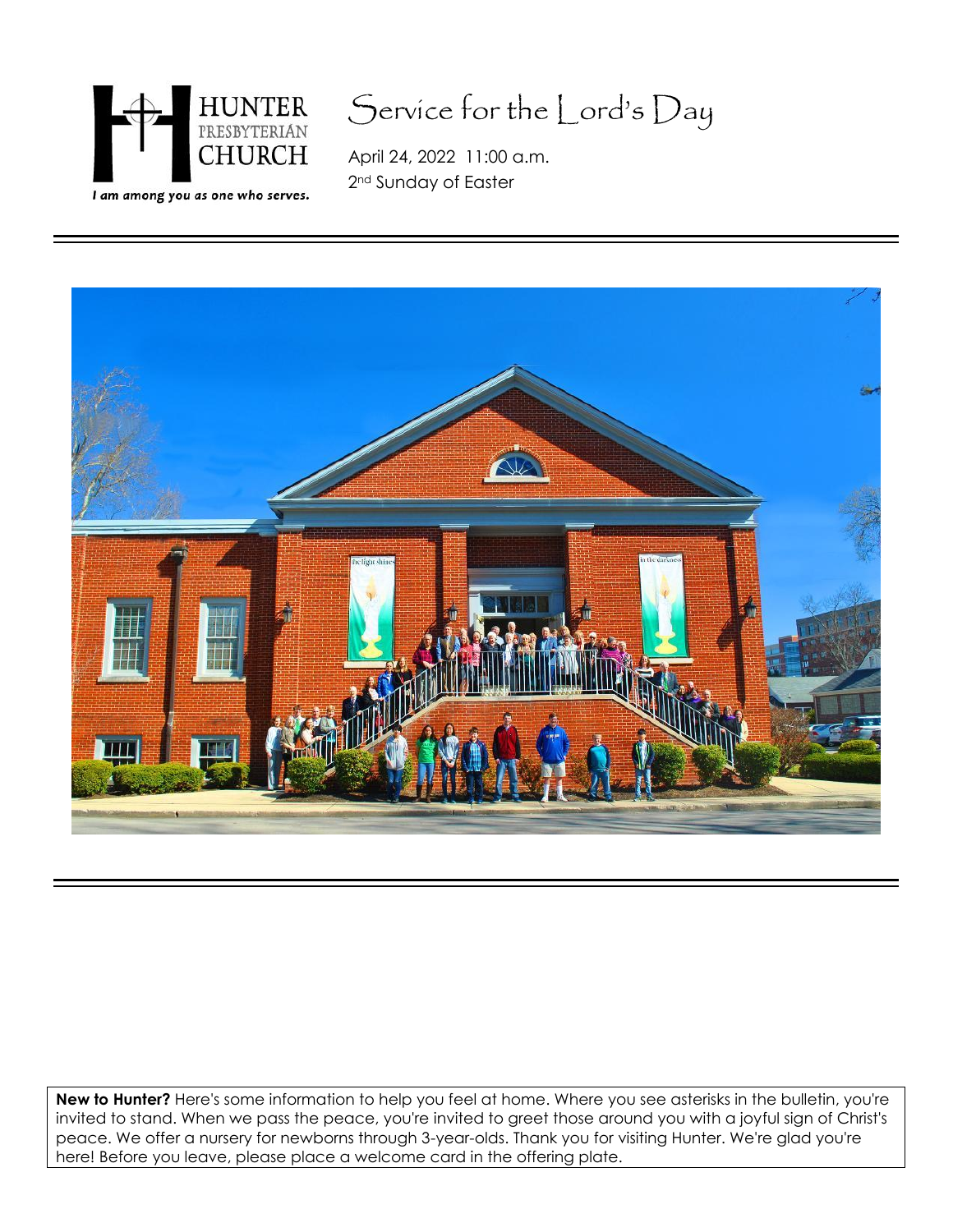## GATHERING AROUND THE WORD

Prelude Chorale-Prelude on" Jesus Christ, Our Savior" BuxWV 198 Dietrich Buxtehude

Welcome & Announcements

\*Call to Worship

Once again we gather.

## **Once again we come seeking Your Presence.**

Draw us near through Your Spirit. Make us new again by Your Grace. **Touch us, name us and claim us again as Your own through the power of Your Love.**

\*Hymn "Come Now, Lord and Stand Among Us" Words by Ray W. Mendenhall, copyright 2018

> Tune: Joyful, Joyful, We Adore Thee (Hymn to Joy)

**Come now Lord and stand among us, hear us as we cry to you. Teach us how to bring petitions, teach us how to listen, too. As we raise our hearts in Your Presence, hear, O Lord, our heartfelt prayer. Linger now in our deep places, Bless us here and everywhere.**

Prayer is such a gift, O Father, speaking with You heart to heart. **May our prayers here draw us closer, So we nevermore shall part. Give us words and give us courage, boldly now to raise our pleas. Do not let us shirk our duty, hesitate or take our ease.**

**Praying is the heart's true treasure, Praying is our deepest peace. When we come with words o'er flowing, Grace and mercy never cease. Prayer and praising, Words never ending, heartfelt cries lifted above; Hear us, Lord, our prayers unfolding, growing in Your Holy love.**

Prayer of Confession

**Lord, sometimes darkness rises in us and we fear, we are overcome, we lose our way. Our hearts freeze within us and we don't know where to turn. In moments like these reminds us again that You are near, that You reign, that salvation is sure, that we are made new in Jesus Christ. Come Lord, resurrect our faith in You.**

**Holy Presence, Reigning God, make You light shine on us. Open our eyes. Baptize our hearts, quicken Your Spirit within us. As we go forth into this day, may we carry the light of Christ into the world, banishing shadows and illumining Your Presence, for Yours truly is the kingdom, the power and glory now and forever. Amen.**

*(moment for silent reflection)*

Assurance of Pardon

Hymn #583 "Glory to God" GLORIA (sing thru 2x, once in English, once in Latin)

\*Passing of the Peace

May the peace of our Lord Jesus Christ be with you all. **And also with you.**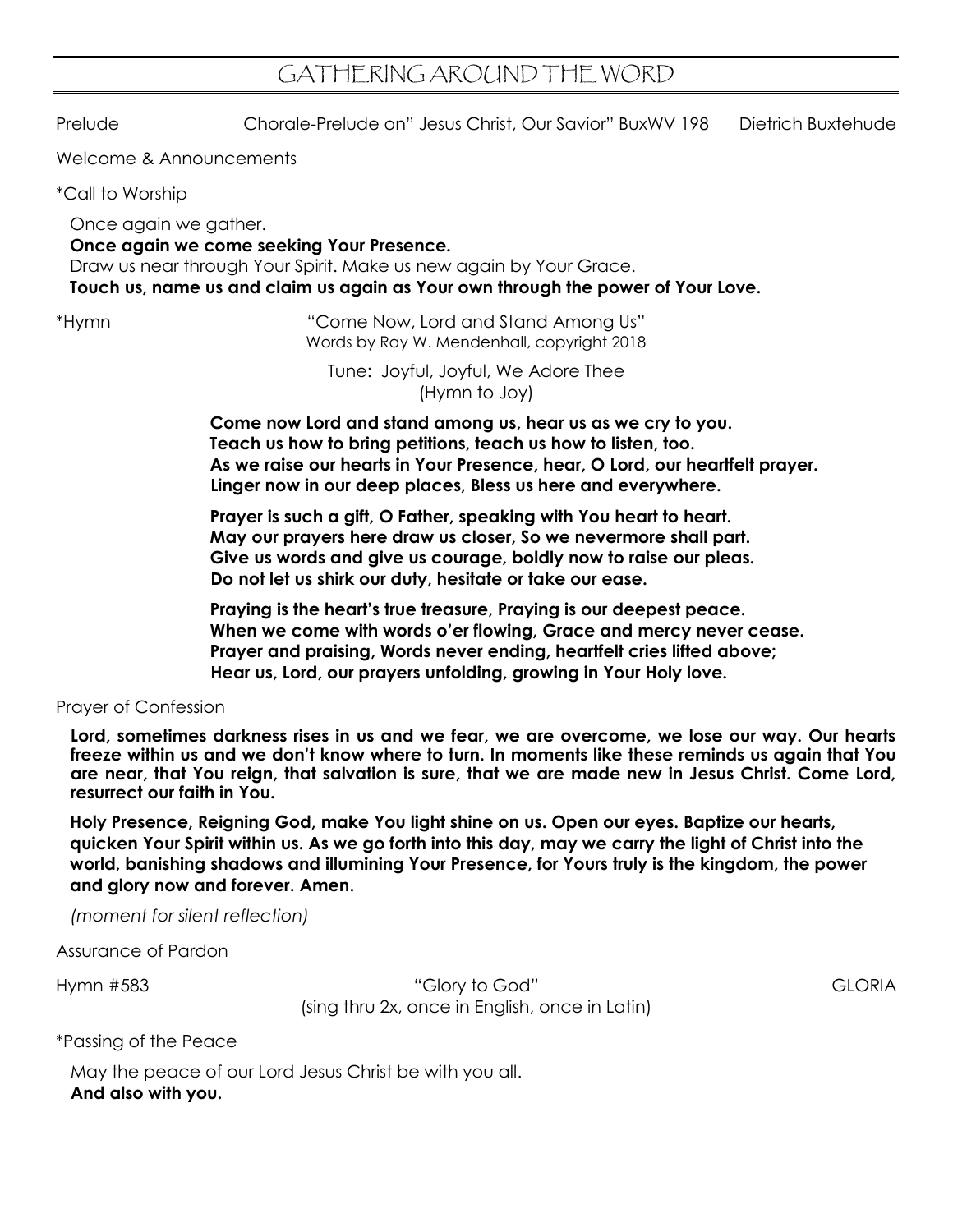|                                                  | HEARING THE WORD                                         |                                         |
|--------------------------------------------------|----------------------------------------------------------|-----------------------------------------|
| Prayer for Illumination                          |                                                          |                                         |
| Reading from the New Testament<br>Hebrews 11:1-3 |                                                          | (N.T., p. 225)                          |
| Reading from the New Testament                   | John 20:19-31                                            | (N.I., p. 115)                          |
| Holy Wisdom. Holy Word. Thanks be to God.        |                                                          |                                         |
| Message                                          | "Where Faith Begins"                                     | Ray Mendenhall                          |
|                                                  | RESPONDING TO THE WORD                                   |                                         |
| <b>Choral Anthem</b>                             | "Praise My Soul, the King of Heaven"                     | <b>CWM RHONDDA</b><br>arr. James Kirkby |
| Sharing Our Joys and Concerns                    |                                                          |                                         |
| Prayers of the People                            |                                                          |                                         |
|                                                  | Presenting Our Tithes & Offerings (with Hunger Offering) |                                         |
| Offertory                                        | "Sweet, Sweet Spirit"                                    | arr. Anthony Burger                     |
| Prayer of Thanksgiving & Dedication              |                                                          |                                         |
| *Hymn 643                                        | "Now Thank We All Our God"                               | NUN DANKET ALLE GOTT                    |
| *Charge & Benediction                            |                                                          |                                         |
| *Hymn 587                                        | "Alleluia!"                                              | <b>CELTIC ALLELUIA</b>                  |
| Postlude                                         | Fantasy on "Jesus Shall Reign"                           | arr. Robert F. Swift                    |
| Depart in Peace                                  |                                                          |                                         |
| *Please stand as you are able.                   |                                                          |                                         |

Household Prayer: Almighty and eternal God, the strength of those who believe and the hope of those who doubt, may we, who have not seen, have faith and receive the fullness of Christ's blessing, who is alive and reigns with you in the unity of the Holy Spirit, one God, now and forever. Amen.